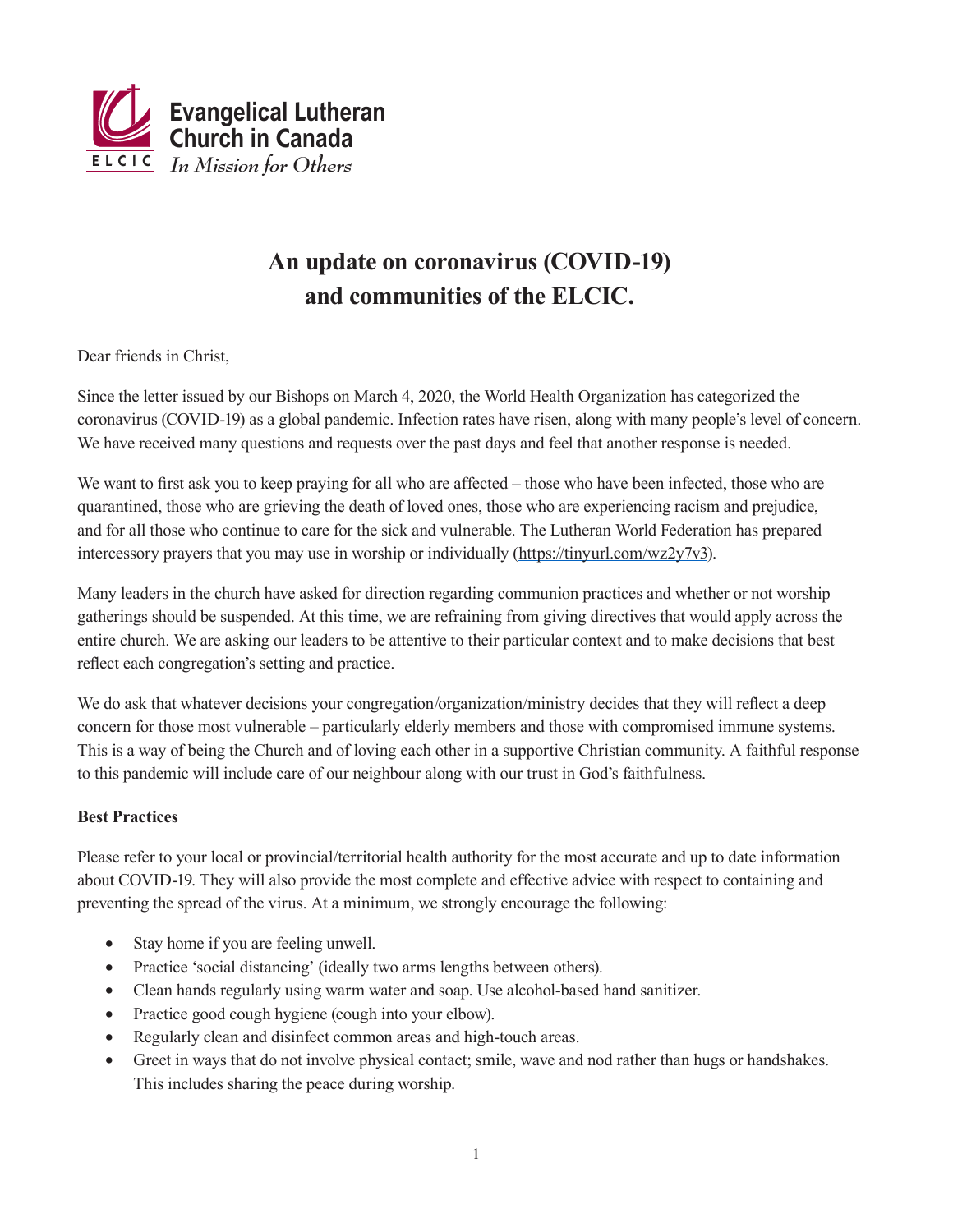#### **Worship Practices**

In all settings, we strongly discourage the use of common communion vessels that are not silver or gold (or plated). Juice should not be used in common cups. If using individual glasses, minimize the probability of multiple people contacting the glasses. All ministers, servers, communion assistants should wash their hands or use alcohol-based hand sanitizer before and after presiding/serving.

If your community chooses, you may opt to temporarily suspend communion with wine altogether. Theologically, to receive communion in one kind (bread only) is to receive the full body and blood of Christ.

Offering plates could be a potential contamination risk. We advise congregations to develop an alternative way of collecting offering that would minimize multiple contacts. This may also be an opportunity for members to enrol in pre-authorized remittance to mitigate this risk while also ensuring provision of resources for the congregation.

#### **Suspending Worship**

Even in the early church, when gathering was difficult, it was incredibly important for communities to read scripture, pray, and worship together. If your faith community is considering suspending worship, we strongly encourage you to find other ways of gathering or worshipping.

Meet in smaller groups using worship resources available through www.worship.ca (Where Two or Three are Gathered: Worship for Small Assemblies). Consider streaming your worship services, or directing congregants to live streams from other churches or televised services on Sundays. Agree to pray at home at a specified time so that your community can still pray together. Make sermons and study materials available to each member. Meet virtually (tele- or video-conferencing).

### **Potential Self-Isolation of Key Leaders**

It is possible that key leaders, both rostered and lay, may experience the need to self-isolate. It is important that contingency plans be put in place, in advance of such need, to ensure the continued provision of leadership in key congregational functions. All rostered and key leaders should designate someone to take on these key responsibilities should illness occur.

### **Maintaining Community**

Even as this pandemic presents a challenge to gathering, we hope and pray that our communities will stay strong and supportive of each other in the name of Christ. This is an excellent opportunity for the whole community to engage in ministering to each other.

During this time, we encourage the entire community to be in more regular contact by phone or personal visits (when appropriate). We encourage healthy members to take an active role in ensuring that our more senior members have adequate support to stay home. Pray for each other.